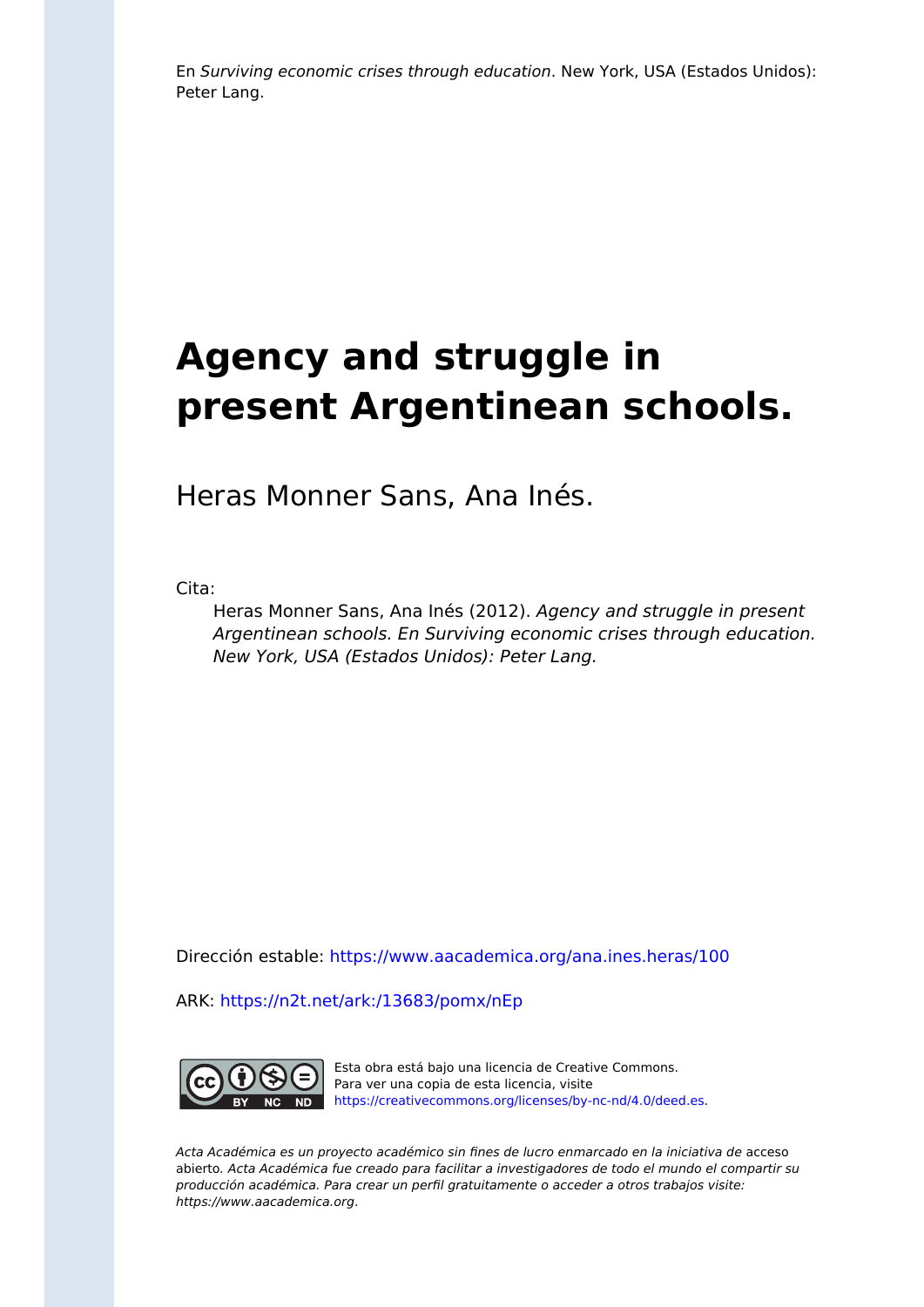## **Struggle for Agency in Contemporary Argentinean Schools**

Ana Inés Heras Ph.D.

IRICE/CONICET and Instituto para la Inclusión Social y el Desarrollo Humano, ARGENTINA To be published in: "Surviving economic crises through education". Edited by David R Cole, University of Technology, Sydney. Peter Lang Publishing, in press.

This chapter will reflect on what agency looks like when it is taken up by families at public, state supported schools*.* In doing this, a tension between two different sets of ideas: *education as a right* versus *education as a commodity* becomes apparent*.* When education is conceived of as a right, the guiding principle is *equal education for all*. This line of thought was prominent in Argentina over several decades, and the country had been known for its high literacy rates, high school attendance and high graduation rates. A different orientation has been pushed forward for more than two decades now, and has sought to equate families to consumers, and to frame education as being bought and sold within the market economy. This chapter argues that this logic is tied to the discourse on the benefits of globalization, which in Argentina was overtly taken up during the 90s, yet it was foregrounded prior to that decade, and still prevails. In the midst of this ideological conflict over education, there was the economic crisis of 2001, which has deepened and inflated the divide between those who believe that education is a fundamental right, and those who believe in free market economics. Therefore, to survive economic crises through education one must bridge this divide, and reconcile the rights of individuals to be educated with prevailing market conditions.

### **Argentina, Global Capitalism and Education**

Argentina has had an intensely volatile political landscape over the last 35 years. During 1976-1983 a Military Regime abused political power and perpetrated murders, torture and the violation of human rights at a state-organized level. It was also during that time that Argentina´s foreign debt increased, and those monies were used to subsidize projects taken up by the upper-class economic sector. The results were high rates of unemployment, high levels of violence, and a gap in cultural and political life, because of the loss of a generation in the repression of 76-83. A clear orientation towards equating public policy with the capacity of *some* to maximize *their* profits was implemented, orienting national economic policies towards the interest of international capitalism.

After this regime, President Alfonsín (1983-1989) was elected by democratic vote. His mandate was plagued by the tensions inherited from the recent past and ended in a deep crisis. National elections were brought forward, and President Menem won the seat in 1989. During his campaign, Menem made it a point of using his rhetoric to establish the notion that his would be a process of radical change (*reforma*), and that Argentina would become part of the First World wealth and ways of doing things, while at the same time, promising jobs and stability for all. Elected by vote, Menem governed the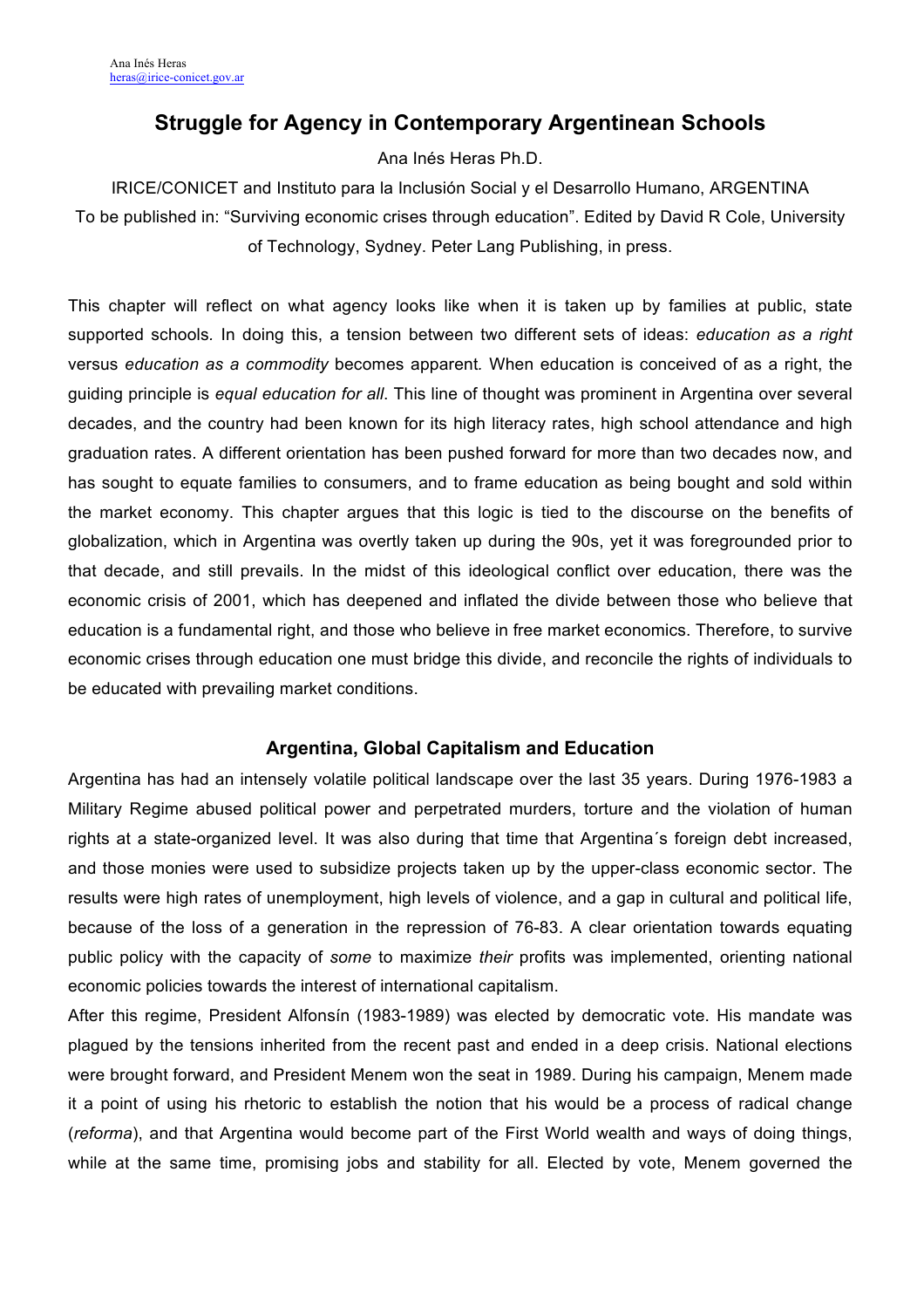country during two consecutive periods, 1989-1994, and 1994-1998. While Menem´s first and second Presidencies aligned Argentina with hegemonic transnational capitalist values and practices, his promises were mostly unfulfilled.

An orientation towards the foundation of a *new order* characterized governmental discourse in all areas of policy-making (economic, health, education, etc.). In Education, "The Reform" became the every-day idiom at use to name the changes implemented; it worked at different yet complementary levels: it meant changes associated with legal instruments, and changes associated to discourses and practices at schools. *The Reform* became used as a placeholder, and it made common sense: "reforming is for the best since it is change that looks into the future, and the future is related to free market relationships, globalization and becoming a First World Nation". In this line of thought, the Reform successfully installed a conception of schools as isolated, "management-type" units, associated with efficiency and with providing a *service (*Pérez and Alonso Bra, 1997). It also meant that, in educational matters, the discourse linked to choice, in turn tied to efficiency, achieved a prominent role during the 90s. For example, Cardini (2005) has studied the initiative for Charter Schools in the Province of San Luis, Argentina, and has concluded that it is an example of

"the many attempts to restructure and deregulate state schooling that have characterised the educational policy arena during the last decades in many different countries. In the Argentine context, this policy (…) was the first attempt by a provincial government in the country to undertake an educational policy, aimed at enhancing market flexibility. It also sought to encourage privatisation and competition within state provision – all reforms which are generally associated with global policy trends."

During Menem´s administration, the national government´s discourse worked hard on two aspects: 1) to install the idea that these changes occurred democratically (by the passing of laws in Congress) and 2) to insist on that they were indeed significant and enlightened modifications (and thus the need to adopt the discourse related to "new foundation for the best"). These two aspects were very important at that time, since the memory of the Military Regime, 1976-1983, when democracy was nothing but a dream, and Congress did not exist, was still fresh. Thus any discourse that sought to be associated with change would be best received if it were done through the constitutional channels available. Educational Policies associated with The Reform´s conceptual turn affected everyday processes at public schools for over a decade; the Reform´s rationale, tied to the discourse of privatization, globalization, and capitalism, is still present today.

#### **Normative Aspects of the Reform**

The laws that have framed the normative aspects of the Reform may seem, at first glance, contradictory in that one places power in the hands of local decision-making structures, and the second one affirms the opposite. Law #24.049 (*"Transferencia a las Provincias y a la Municipalidad de Buenos Aires de*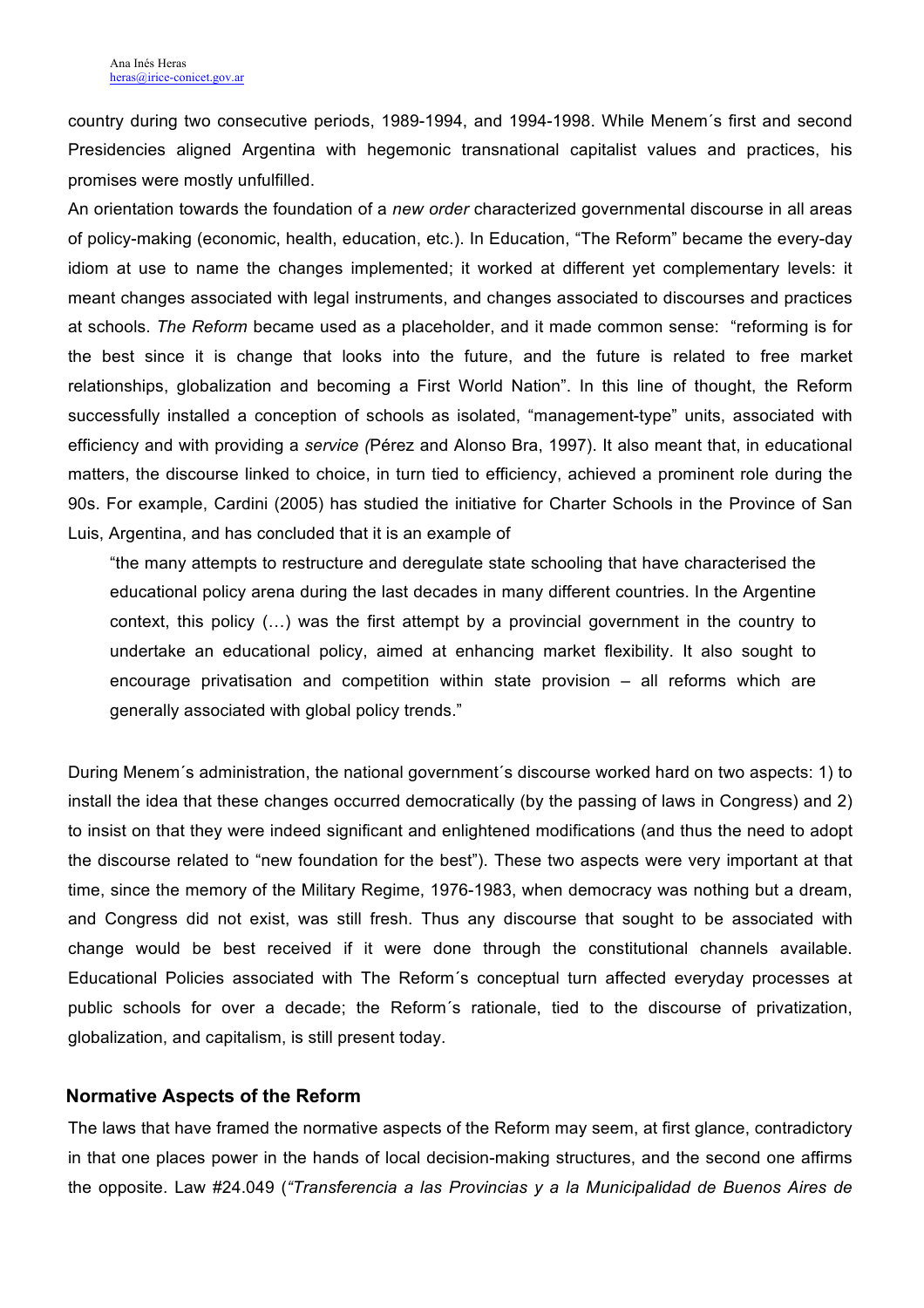*servicios educativos",* i.e., Transference of Educational Services to Provinces and to the City of Buenos Aires) mandated that educational services be transferred from national to provincial jurisdiction, thus establishing what was called a process of de-centralizing education, a process similar to that of other Latin American countries in the same decade (México in 1992; Bolivia in 1994; Colombia in 1993, for example, according to Rivas, 2004). Several analysts of this decentralizing process have pointed out that it was "de centralizing with no resources to make decentralizing possible", the hallmark of Menem´s presidential rule in several policy areas (see for example, Smulovitz and Clemente, 2004).

Law #24.195 ("*Ley Federal de Educación*", i.e. Federal Education Law) replaced Law 1420, which dated from 1884. This Law, passed during April 1993, established that it would be the National State the decision-making locus on mandated curricula, on formulating goals, and on creating evaluation (testing) systems to measure their attainability. The National State was also the one who created compensatory policy measures to support specific processes in certain provincial jurisdictions. Therefore it can be said that the movement was in the opposite direction: decision-making power, and resources to implement these decisions, went from the local to the central state. As pointed out by Rivas (2004):

"The transference of educational services to the Provinces could be interpreted as a way to retain the macro-decision power, and to relegate to the Provinces an administrative role. In this way, the rationale underlying these changes is in the first place, a political one, perhaps economic, and educational as well —but probably in the last place. And this process can be said to exist during the XIX and XX centuries, so that it is hard to answer whether a National Educational System existed (or exists) at all." (p. 58, Rivas 2004, my translation).

#### **The Reform Process and Beyond**

A deep economic crisis took place in Argentina between 1999 and 2002 (with its peak in 2001), and a new administration was elected (Kirchner, 2003-2007 and Fernández de Kirchner, 2008-2011). The scenario has henceforth changed. For example, specifically in Educational policy, a new National Educational, Law, # 26.206, passed in 2006, and the educational budget was increased.

However, the grounds for the fundamental tension between the notion of *education as a commodity* and *education as a right* are still present. This tension is visible in the social discourse (Angenot, 1999) and it is continually assumed by two different positions at the larger political arena: those who speak for a push for "privatizing" the educational system, and conceptualizing it as a commodity in a market economy, versus those who assume a discourse arguing for deepening the meaning of education as a public affair, and as a right to which all should have access<sup>1</sup>. Thus, an analysis of the discursive practices at the larger societal level shows that explicit connections between "private" as "what is best" (or "private better than public") were and are being constantly made. This tension is identifiable in three tendencies still at play, defended by several sectors of the Argentinean population (e.g., policy-makers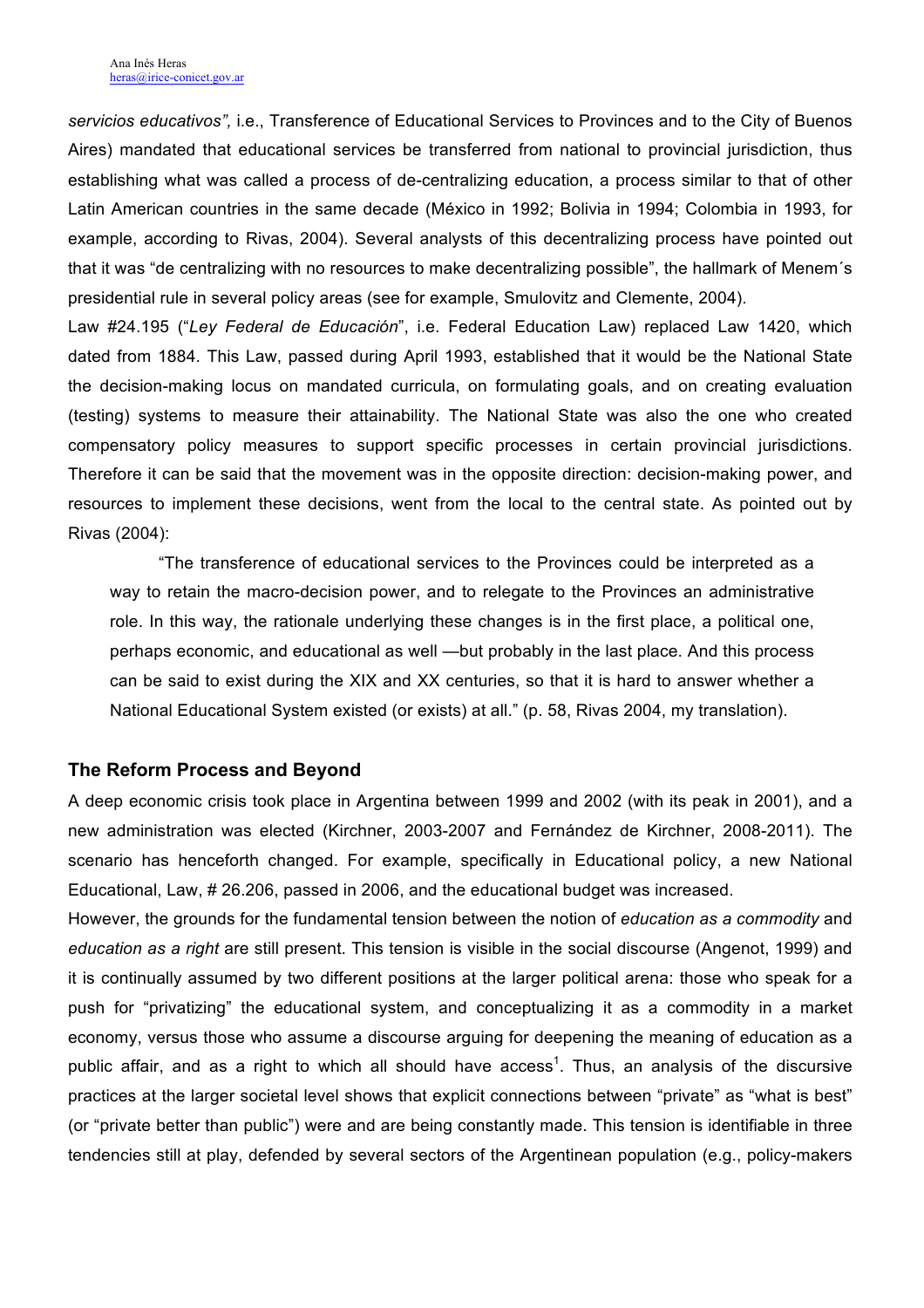who are lobbying for the privatization of all educational services; upper class sectors who attend private schools; some confessional sectors):

a) Progressive restriction in resources to the public educational system (that dramatically contrast with resources allotted to the private system see for example Rivas, 2010).

b) Orientation to conceptualizing education as a service and a commodity, instead of viewing it as a right (Cardozo, 2009; Rodríguez, 2000).

c) Pressure towards administrative efficiency and results (e.g., testing), as more important than sustaining long term, supportive educational contexts for students and families (Pérez and Alonso Brá op.cit.).

In order to reflect on these issues, this chapter addresses the ways in which agency was taken up by families at public schools. The analysis focuses on two different yet complementary levels (school everyday life and societal larger arena) and on two different points in time and geographical locations. On the one hand, I interpret data from five middle and high schools in the City of San Pedro, a city of 50,000 inhabitants in the Province of Jujuy (Northwest area of Argentina). I show how a participatory action research project, taking place during 2005-2008, brought together teachers, administrators, students, and their families, to reflect and act upon their everyday patterns of communication, and how their capacity to reflect allowed them to discuss other issues, not anticipated yet very important. On the other hand, I discuss data from a process in which a self-organized group of families from different elementary public schools in the City of Buenos Aires have taken up their right to challenge current educational policies in the period running from 2009-2011. I write this article as an informed member of the two projects, although my role was different in each of them<sup>2</sup>.

#### **Families, schools, challenges and agency building**

#### **Schools in the North West of Argentina**

The action-research project in Jujuy was geographically located in the area of the Valley<sup>3</sup>. The original focus was on the communicative patterns amongst families, students, teachers, administrators and other school personnel. The guiding assumption was that schools were not open enough to acknowledging different communicative and cultural styles. Thus, some of the tensions associated with school everyday life could be looked at from a communicative perspective. Some of the teachers participating in this project had been documenting school life prior to formulating this project, because they had been working with me to understand their own practice. There was a need, however, as they stated it, to collaborate amongst more teachers, and to include families and students in the process of reflection and understanding of school life. For all these reasons, when an open call for proposals was made by the National Ministry of Education to support in-school projects aimed at promoting meaningful change, we met with participants from 5 different schools and discussed the core ideas to design a project called *"*Communicating for Inclusion". We were selected as one of the winning projects.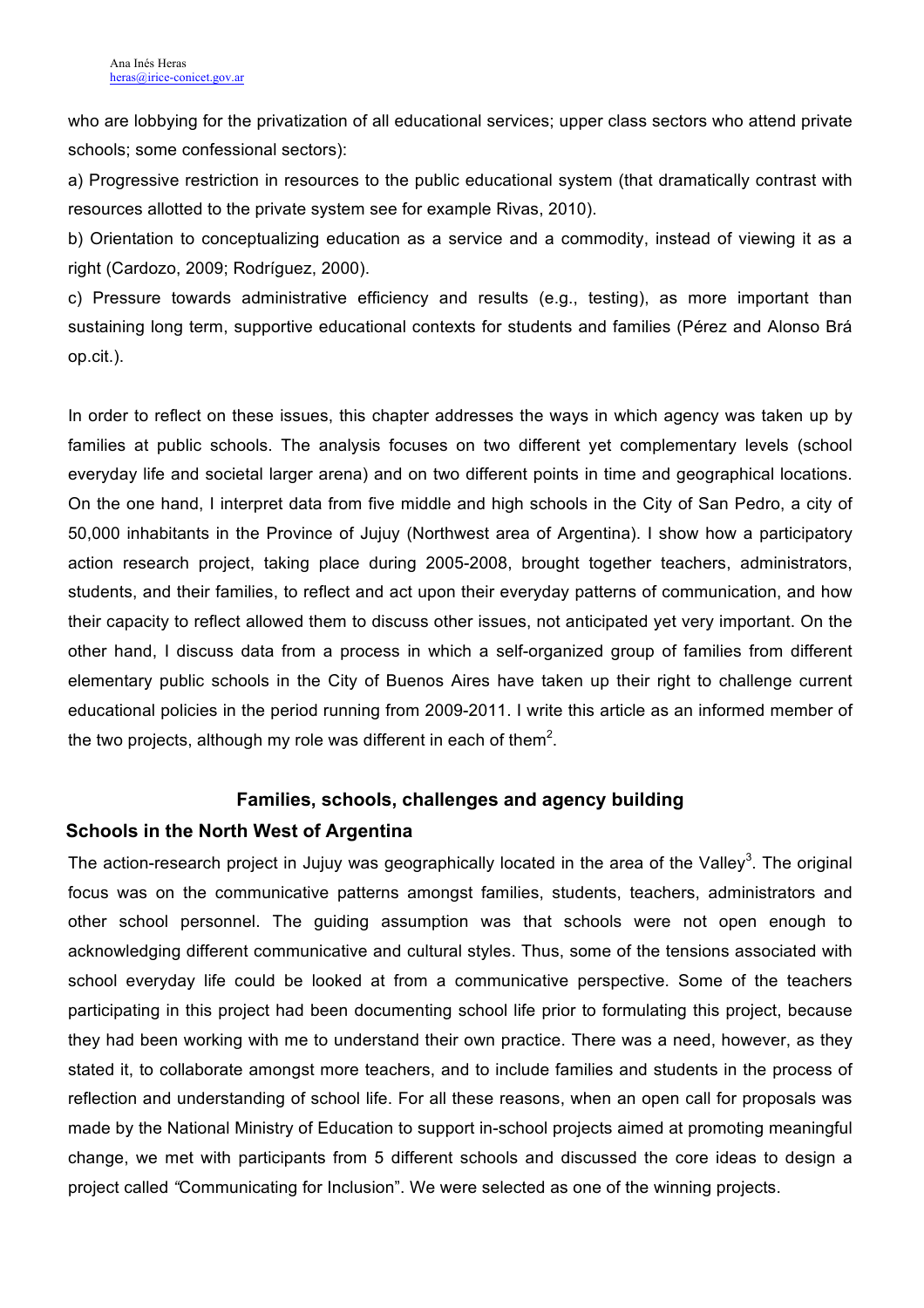Participation was voluntary, yet for those who decided to be part of the project, funds were available to support commuting (e.g., to meetings, to conduct observations, or to participate in other project activities) and basic research needs (e.g., pens, notebooks, xeroxing, audiotapes, tapes, batteries). Other funds were used to hire a specialist to document some of school everyday life interactions on video, produce some clips which were to be discussed during project meetings, and to teach students who wanted to learn, how to use video to document school life.

Cycles of data collection and analysis were interwoven. Workshops open to teachers, administrators, other school personnel and researchers were undertaken during the first 18 months. The topics discussed were:

- everyday communicative patterns amongst students;
- different codes (e.g., colloquial, classroom talk, family-teacher interaction) used at school;
- perceptions about who uses what code, when and why;
- ways of documenting and understanding school everyday talk;
- different kinds of talk according to different spaces at school (e.g., talk overheard at the entrance, talk when adults seemed not to be regarded as audience, use of formal language for everyday greetings at the courtyard when students and teachers saluted the flag).

Some of the conclusions that we arrived at were that many students didn´t differentiate all the codes used at school, and that the majority of the adults at the schools (teachers, administrators, support personnel) didn't understand the different kinds of languages used by students. Moreover, they considered their repertoires poor, without understanding that there were several linguistic registers at play (Heras and Martínez, 2006; Heras, 2008). Some teachers, worried about sexist language codes used by male students to denigrate female students, deepened in the study of these language patterns, and concluded that, as it was, school every day life and organizational patterns didn't foster any kind of reflection on these interactions, and was silently supporting a discourse that devalued women. These lines of work were taken up by some of the participants to continue their work (see, e.g., Martínez y Peinado, 2010; García, 2010).

During the last 18 months of the project, we conducted a series of workshops oriented to work with families and students on some of these findings, and on opening up discussion to other topics that they might have found relevant. In these workshops, three issues were highlighted:

- communication amongst schools and families was not as open nor fluent as it could be, thus creating a series of tensions which could be avoided;
- families did not quite understand many of the difficulties related to teachers as workers (and the workshops helped clarify some but left some stated as questions);
- the school buildings were deteriorated and families, teachers, administrators and students were worried about it, but did not know what to do.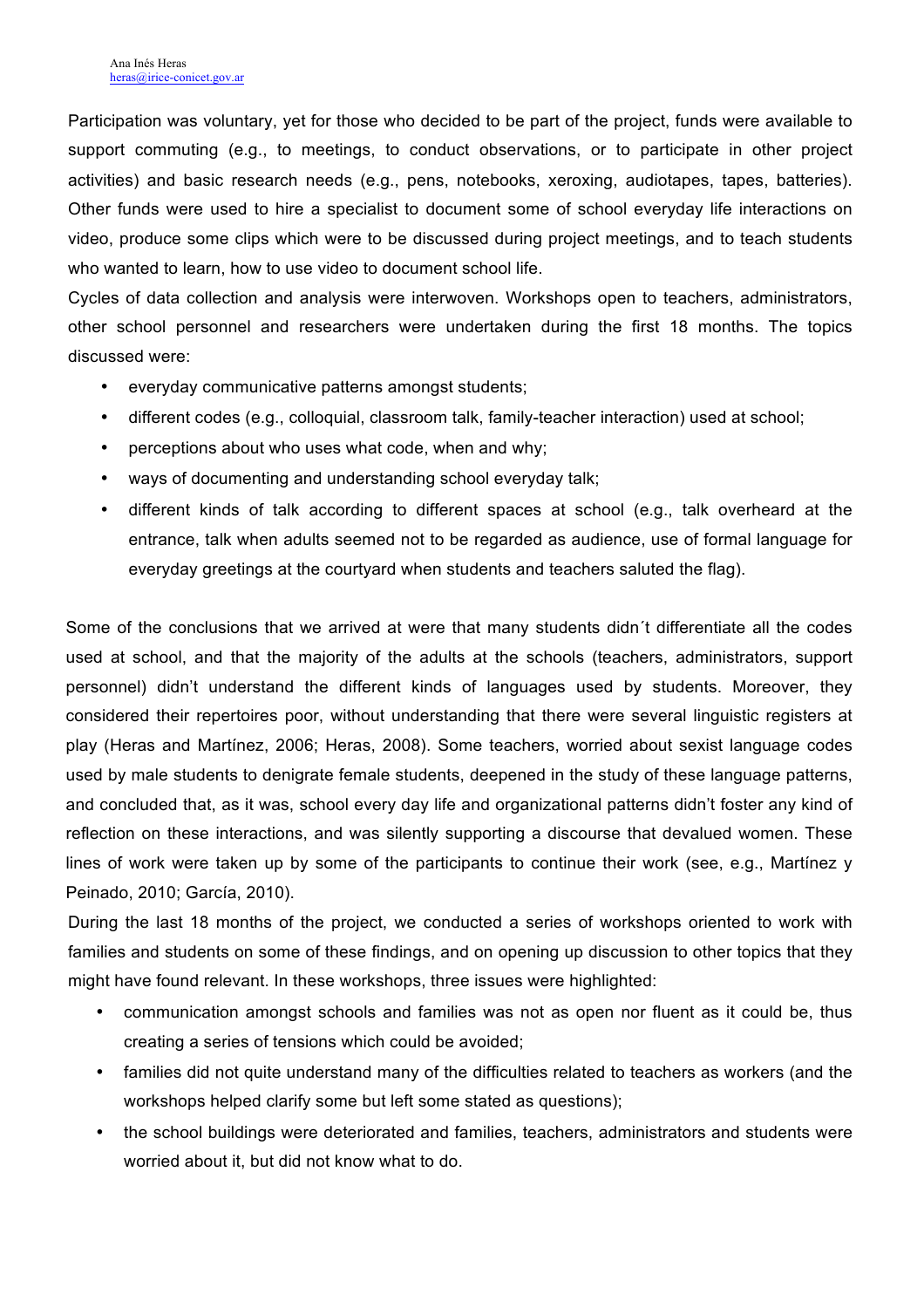It was in this context that we undertook a 6-week workshop for students to teach them how to use audio-visuals to document school life, specifically focusing on aspects related to space and to the buildings, since it was of their interest. A pattern clearly emerged: the buildings were deteriorated, and the material conditions of school everyday life were, to say the least, challenging. All participants paid attention to this issue, and thus they produced field notes, video-clips, as well as some sketches and drawings. I quote the field-notes taken by one of the teachers that illustrate connections between the state of the buildings, educational policy, and how the changes in economic policies affected education:

"The building where the school (he refers to what used to be the School of Arts) is located in a house that used to be an old mansion owned by a sugar cane plantation owner. Several different and unruly constructions were annexed to it over time [field notes describe extensively and in detail all the different buildings and spaces adjacent to the main house]. I reflect on what these buildings mean, who they house, what the educational changes were so that today we have co habiting in the same building several different educational tracks which are in turned housed in the same building and super imposed, so to speak. A progressive process of poverty has stricken the local population due to the national economic policies along the 1990s, i.e., neoliberal orientation and fiscal reduction. The once locally prestigious School of Arts is now empty since several families that once upon a time could afford this type of education for their children can no longer do so. Additionally, state resources to support the building were more and more scarce. The building deteriorated but paradoxically annexed other constructions. Since the Reform established a period in which changes had to be made, and tracks were to be implemented, the School of Art changed its curriculum and opened up to receive students who now ended their junior high school (a new track established by the Reform) and attended three years of high school at the newly opened Humanities and Social Studies track, housed also at the School of Arts. Thus in the same space/logic cohabited the high school students (3 years of schooling), the School of Arts students (5 years of schooling, equivalent to junior and high school), and sharing some of the space, also a school for mentally disabled students, which had no place to function and was assigned here." (My translation of RM field notes. His field note taking process started in 2003 and continued until the present, since this teacher is one of the ones that has pursued his own line of research).

Documenting the state of the buildings led to several actions:

- 1. Pictures and video footage were examined and a process of editing them started to construct audiovisual narratives by the students (with the help of one researcher and several teachers and administrators).
- 2. A line of interpretation emerged by which recent historical policy decisions were interrogated and questions about whose responsibility it was to attend to this issues were stated.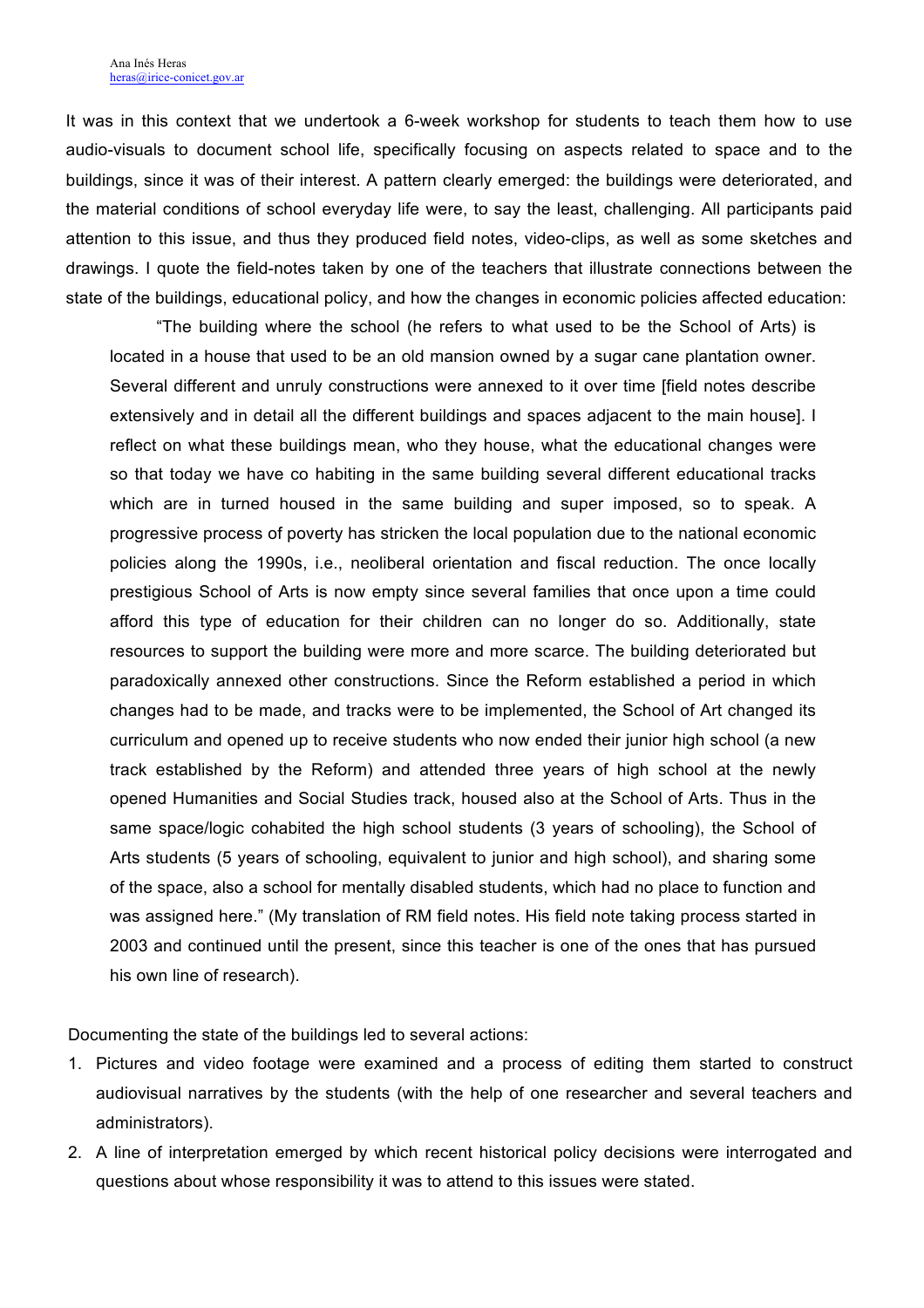- 3. Families gathered and decided to petition the authorities for decent buildings (by presenting their findings on the local news, by organizing daily meetings at the school entrance, and by signing a petition to the school administration first, and to the provincial administration later on).
- 4. The authorities were at the beginning not open to discussing these issues with families or students, and this was also documented and communicated by the students and their families.
- 5. Important questions were posed, such as: by virtue of whose decisions or why were the buildings in such a state? Who was to be asked about these specifics, and how could these be transformed? What was the specific history behind each of the buildings, and why were they now in such reduced condition? Participants established some connections between these issues and some of the main findings that had been discussed during the first 18 months of the project. Some of these questions and reasoning reached the local media (television), and thus visibility.

In this manner, a project that initially focused on communicative patterns, by virtue of interpreting the links between communication and space, turned as a springboard to make visible some (not so explicit) relationships between change in public policy, infrastructure, and a need for change.

An analysis conducted by some of the teachers and the students revealed the link between the changes in national educational policies and the physical space, as follows:

• Schools used to be managed nationally, but they became to be provincial due to Law #24.049. This meant that resources had to come out of provincial budgets, which were not well enough resourced to support this change.

Coupled with the fact that:

• The reform process, due to Law #24.195, established changes in mandated curricula and tracking. Thus there was a period (from 1994 on) in which several schools had to implement different tracks co-habiting in the same school space/building/system.

Therefore:

- The buildings started to deteriorate severely, and by 2003 (10 years of the Reform process) most of them were in a very poor state.
- Buildings that once housed only one educational track housed several, which caused a series of administrative, spatial and schedule-like problems.

As a result of the process described above, families and students organized and promoted direct action by which they asked teachers to teach on the street, to show that they were not going to expose anyone to the health-hazard posed by unstable roofs, walls or other dilapidated building structures; after a month of more or less direct confrontation, the Provincial authorities agreed that a special budget plan was to be designed in order to meet at least some of the demands<sup>4</sup>.

Some important links were established across different levels of context, and these connections provided the local community with keys to understanding processes that otherwise remained obscure. Agency, as the capacity to see oneself as a full participant in a process, and thus to see oneself (be that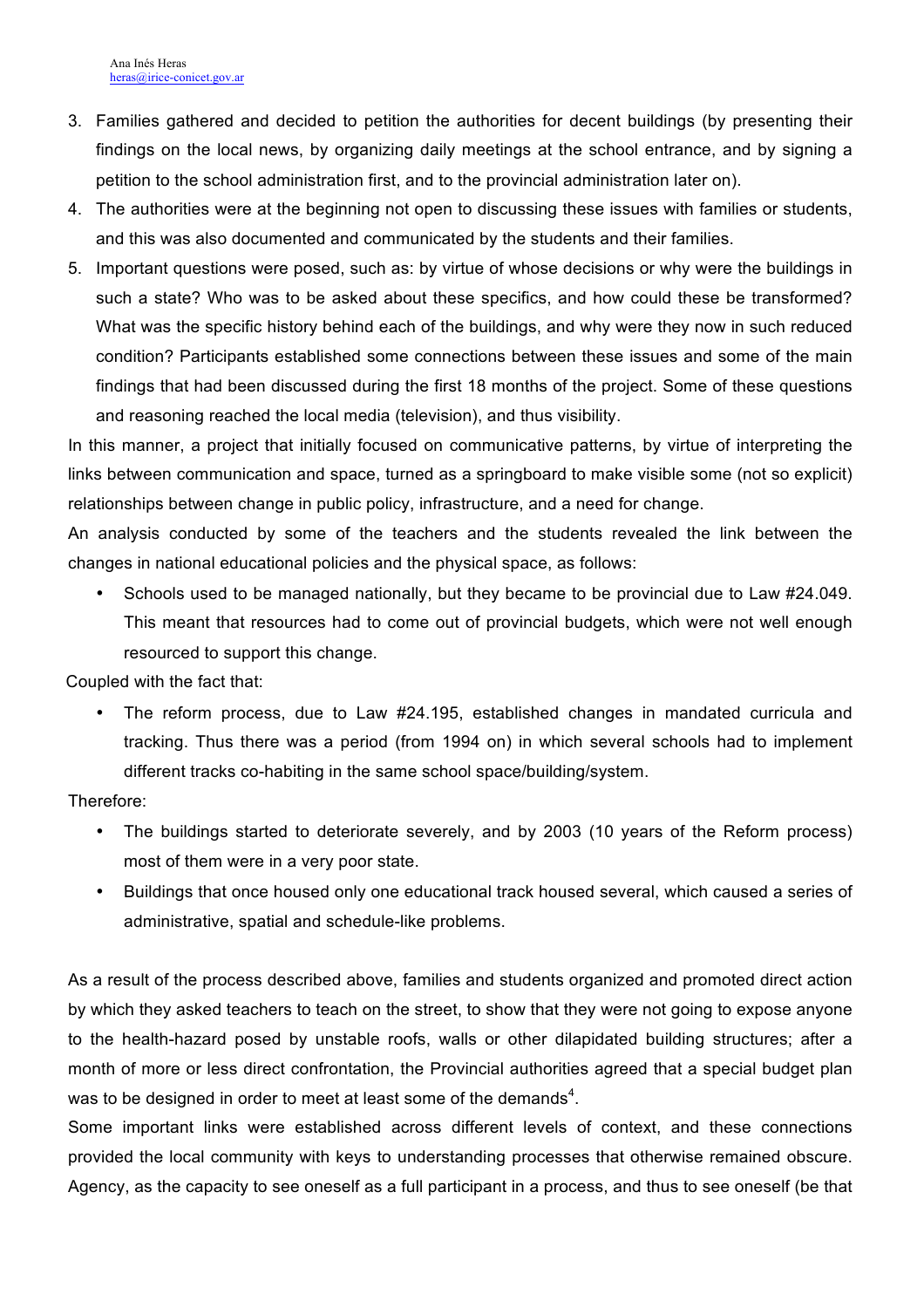individual or collective) as capable of acting differently than it had been done or expected, was taken up because it was identified as a right.

The ability to learn how to pose simple questions at the right time is one of the most important learning experiences coming out of this process. For example, what are the long-term effects of public policy decisions on students and teachers every day school life? What do reforms look like, specifically? These are questions perhaps all actors should have in mind when participating in the processes in which they are a part (be it in their role as politician, policy maker, teacher, administrator, student, or other). This is a perspective taken up by researchers, most commonly post-factum (for example, the area of analysis known as anthropology of public policy takes this stance). Less common however is that it is applied to processes while they unveil. In educational processes is more common that teachers or administrators, or even students (by their representative bodies such as Unions or Student Body Committees) take action and see their right to do so. It is less common that families do that.

I have shown how a line of inquiry that started by asking about every day communicative patterns at schools led a thinking process by which participants sought to understand the crises in that they perceived their schools to be. I end this section by pointing out that different results were achieved, at different levels, which show that when diverse roles come together, a capacity to see themselves as key actors may develop. Therefore, the results of this process affect differently at different roles, but all participants acted as full members of an educational *community*:

- by virtue of the joint participation some of these schools became eligible to receive funds to help with infrastructure;
- families were seen as key actors in local educational matters;
- students and teachers became aware of the possibilities associated with documenting and discussing school every day life with other participants (policy makers, other teachers and administrators, families and researchers);
- teachers and administrators continued a process of learning how to do research, guided by their own questions and purposes.

#### **Families and schools in Buenos Aires City**

*Familias por la escuela pública***<sup>5</sup>** is a self-organized group of families from very many different elementary public schools in the City of Buenos Aires. Since we gathered in 2009, we have agreed upon three core issues that guide our voluntary work. These are that:

1) the educational budget is set accordingly to guarantee that all children in the City of Buenos Aires are provided the right to be educated;

2) all schools access equal conditions, not only infrastructure (e.g., buildings, resources, etc.) but also the quality of their educational process;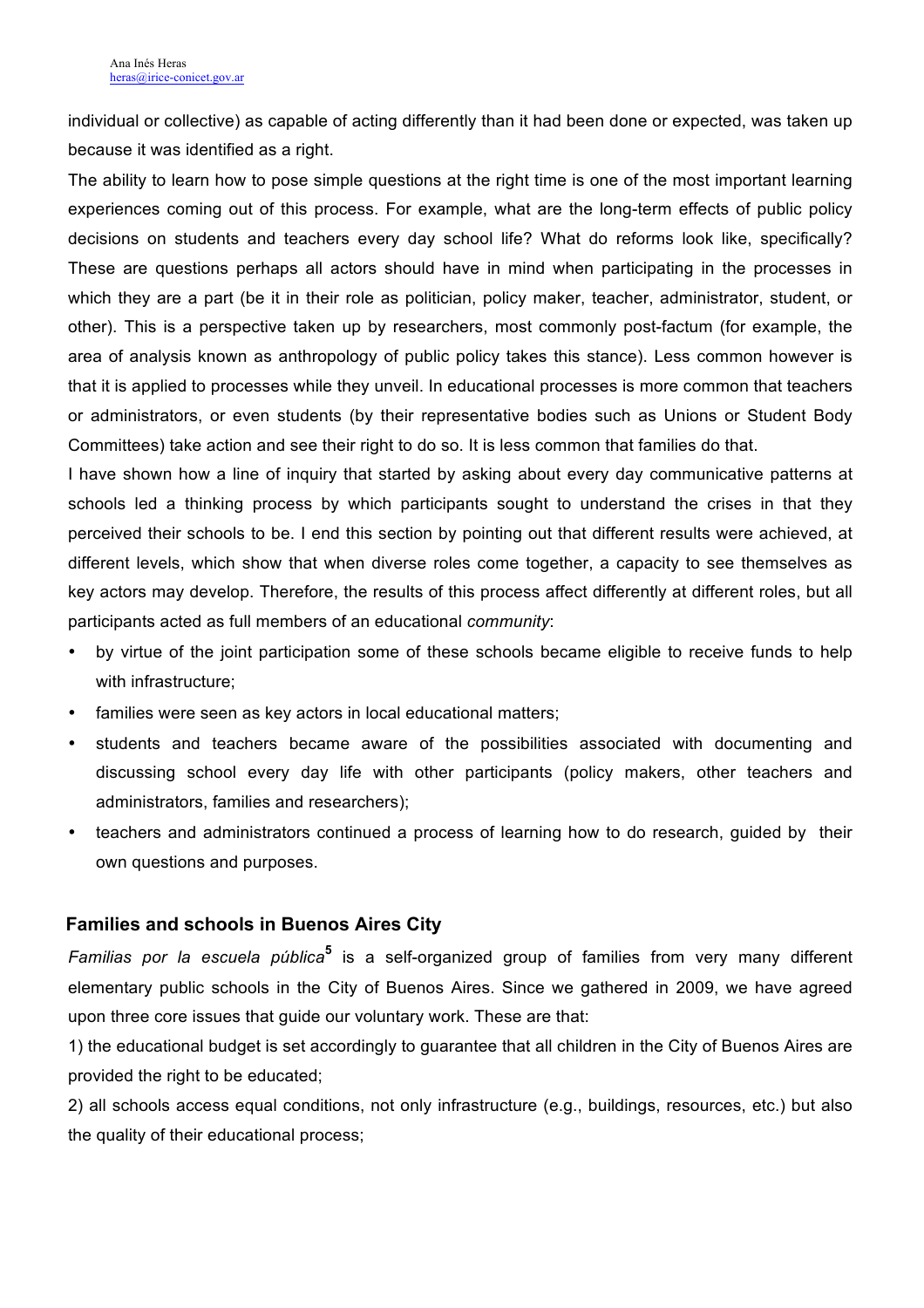3) all teachers should work under dignifying conditions (not only a salary according to their work, but also that they are treated in a non authoritarian way and that they are allowed the right to critically reflect upon their working conditions).

These three core principles were discussed at the beginning of our spontaneous gatherings, during the long teacher strike that took place in the months of March and April 2009, the beginning of that academic year. At that point, teachers agreed to boycott schools by calling strikes by what they termed the "surprise-factor tactic". It meant that during the first week, for instance, they would not attend schools during a Monday, the next week during a Tuesday and a Wednesday, and so forth, but without prior announcement (thus the families and governmental authorities did not know when teachers would indeed attend schools). There are around 14 teacher unions to which teachers belong in the City of Buenos Aires, and often their tactics differ and their strength is debilitated. During the beginning of 2009 school year the unions cooperated and the strike was massive. Several families gathered to discuss the matter, in a spontaneous way, at the school entrances. We then started a process of connecting across schools in the city, because the majority of us were in favor of supporting teachers in their demands, yet the consequences for our children and our family life were severe.

The City of Buenos Aires is the Capital of Argentina, and an urban setting with 3 million inhabitants; it is governed by a neoliberal administration (led by Mauricio Macri, Chief Executive, and leader of the PRO political party). In the area of educational policy, this administration has augmented the breach between funding for public versus private education (in favor of private education). It has also divided school districts along lines of "richness and poverty", and has been selective as to supporting the north area of the City over the south area (the reader may guess that the north area is indeed richer compared to the south). Thus, this was the context in which, fuelled by the need to take a position towards the teacher strike, the families that gathered and discussed what to do, took those three already mentioned issues as our program for reflection and action.

Another issue has come to our attention since we started the process, one that has not been turned into a guiding principle, but that we take into account by reaffirming our presence. The issue is that of challenging the mechanisms installed by the current administration to create a climate of persecution and fear, trying to set up an ambiance of guilt ("*por algo será*...", the favorite statement during the Military Dictatorship and a well known witch hunting strategy) amongst teachers, families, students and administrators for taking up the right to participate in discussing public policy. For example, during the year of 2009, I participated in putting together a big open meeting in an open public recreational space called Parque Centenario. The meeting was called to discuss amongst whomever wanted to participate what were the most salient lines of educational public policy at place. In order to organize the gathering, we designed and xeroxed fliers to invite people. We asked the school Principal Administrator if those could be handed out to families at the school door or else by sending them home in students communication notebooks (each student has a notebook where all communications to families are sent). The administrator agreed to both ways of spreading the news. During that week, she received an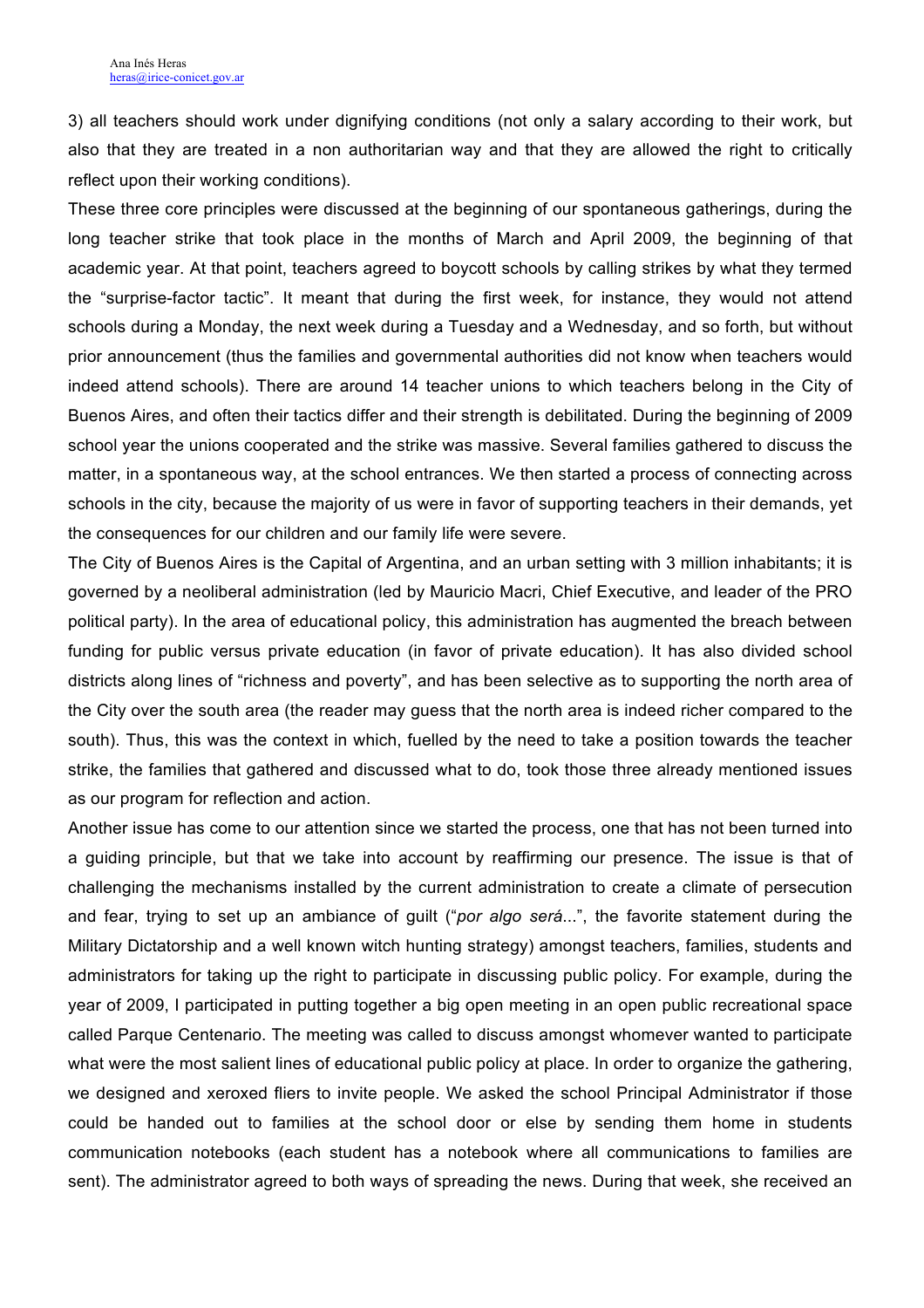"unofficial" (termed as such) visit by the Vice Minister of the City of Buenos Aires (note the high rank officer that the government sent…) to admonish her that she had broken the law by virtue of communicating via the notebooks this gathering of families to discuss educational policies. The administrator asked the Vice Minister to make her visit official, and to state in writing her admonishment so that she could be able to respond to it. The Vice Minister refused but advised the school administrator to "keep an eye on those two *subversive* mothers at her school", one of which is writing this chapter. Note the language used, i.e., subversive is a key term in Argentinean politics since it was used by the Military Dictatorship to label participatory practices.

We interpreted these events as tactics for instilling fear, and well calculated, since the visit took place during a special date: it was during the day in which all administrators who were applying for promotion were not going to be at their schools because they only had that day to comply with all the administrative steps towards filing their applications. This, of course, was information known to the Vice Minister, as it was also known to her that the Principal Administrator would be at her school since she could not ask for promotion because she was retiring that same year. The Principal called us (the two *subversive* mothers) to tell us what had happened and offered her explanation of why she had been visited that day: so that the other administrators would not be witnesses of the threat.

In this context, for families to gather, discuss and promote actions that critically reflect upon public policy, and that challenge the current administration, is a major step.

Since our creation we have:

- collected 4,000 signatures backing up a list of demands that were presented in 2010 before the City Representatives so that they commit to actively defending the three issues at the core of our work: 1) budget according to the needs; 2) high quality schooling for all; 3) good working conditions for teachers. This set of demands was signed by citizens (we collected the signatures on the streets for over a period of 6 months) and was also endorsed by other groups (such as ONG and other selforganized groups of parents);
- demanded that the City Representatives be informed before discussing the 2011 budget (a process that took place during September to November 2010) by addressing a set of items that we presented before them to be taken into account (e.g., the differences we found between areas of the city, the fact that even if a certain budget was allotted to education the government failed to use it in 2009 and re assigned a portion to other areas, etc.);
- filed a law suit (which was decided in our favor) to stop the deviation of funds originally assigned to education and reassigned to other government areas during 2010;
- organized several open meetings to discuss public policies openly (we usually gather at open public recreational spaces and we invite the people present at the moment to join us gathering round and speaking publicly, in an assembly type of gathering);
- participated in demonstrations in support of public education and in support of human rights.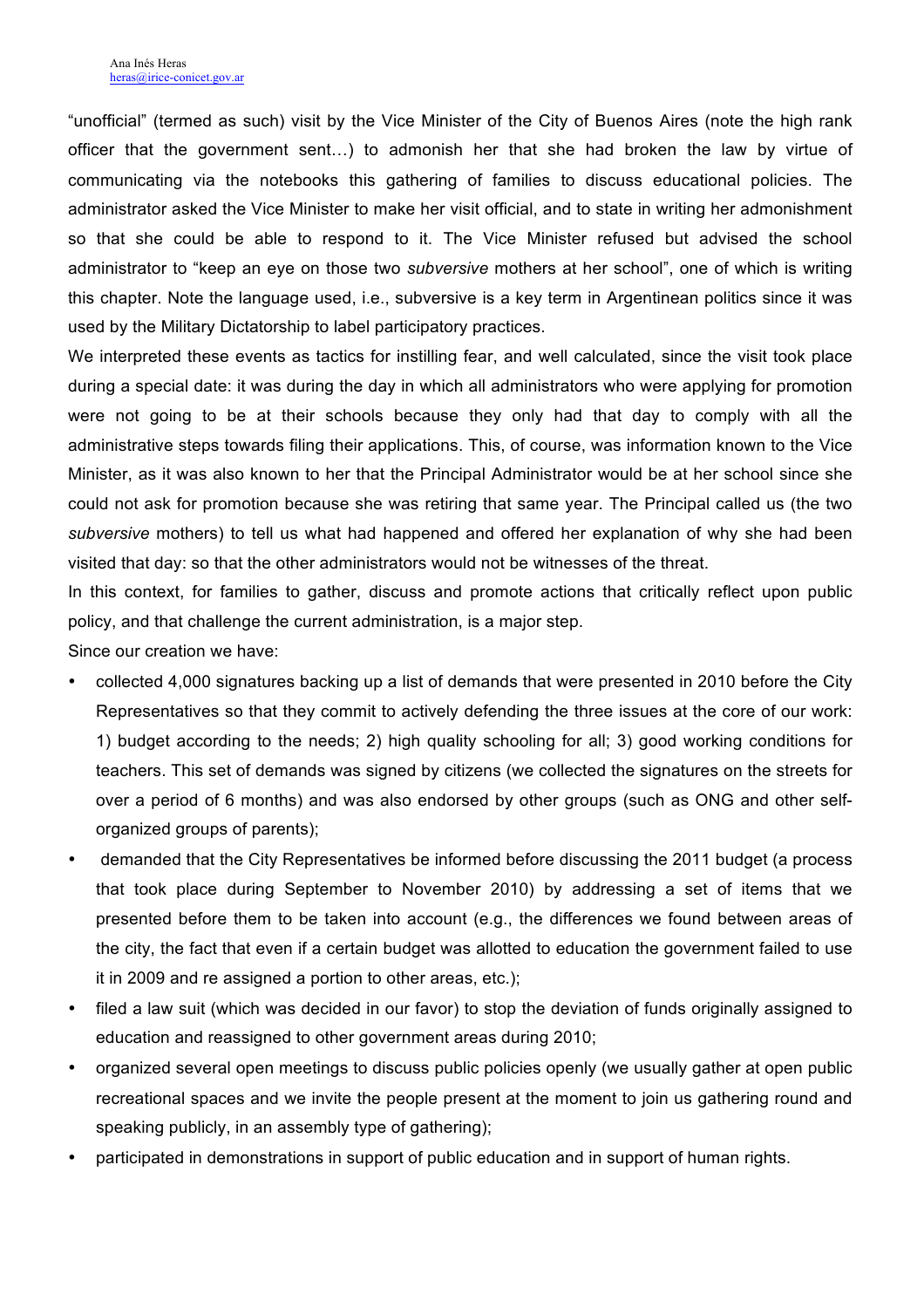In this process it seems crucial that we have taken up the right to think critically upon current educational policies, and to act accordingly. This means that we have proposed a set of actions that in our eyes would be in the best interest of what state public policy is supposedly designed to do: provide equal access; guarantee the right of being educated to all students and their families; push forward the idea (and the practice) that discussing public matters publicly is a healthy practice.

As a group, we do not pretend to represent all families in state-managed, public elementary schools, and we reaffirm the status of each participant as direct family participants. This logic of practice has been termed *asamblearia* that stands for direct, non-representative, and action driven by constant developing analysis type of participation (Fernández, 2007). From this perspective, no one represents anybody else, yet as families that are building up this process, we see ourselves entitled to propose and carry on actions. We see ourselves as full participants.

#### **Discussion and Concluding Thoughts**

Families who claimed a voice in favor of their children's education may be interpreted amidst a (maybe schematic, but real) push-pull, which in turn defines what counts as education during economic crises, and described as follows: on the one hand, education can be considered as a public matter, and as equity and access for all. Everybody has the right to be educated, and thus, quality schooling for all is the main goal of this position. This means that public policies, public monies and transparency of decision-making processes are the core guiding principles of this line of thought and action. In this scenario, families are full participants, and it is legitimate to gather, discuss, analyze, interpret public policy and act accordingly.

On the other hand, education can be considered as a commodity, and as such, is sold and bought on the market. In this view, public policies may be manipulated at the benefit of sectors that, by virtue of their resources, may make their voices heard using "legal" channels in illegitimate ways. In this line of thought, only some do become full participants, and anyone challenging this view is subject of being prosecuted.

As true as this portrayal may be, it is still schematic and does not account for all shades of opinion in real life. Matters can become more complex to analyze, and in fact they tend to remain not accessibly for many. However, when families are faced with day-to-day situations they cannot understand, nor seem to change, some actions may indeed lead to an unexpected path. For example, taking up action and regaining confidence in their voice has proven to be a significant challenge to the *status quo*, as it was discussed in the North West schools. Or else, a challenge posed by another sector (e.g., teachers calling a strike) may be a loud wake up call to families that otherwise would not have reflected on their positions about teachers rights, families rights or the combination of the two.

At some points, however hard families may try, it is not in their hands to change the course of action. Yet if they were aware that they want to play a role in the educational arena, what are the lessons learned from the experiences analyzed in this chapter about agency in schools?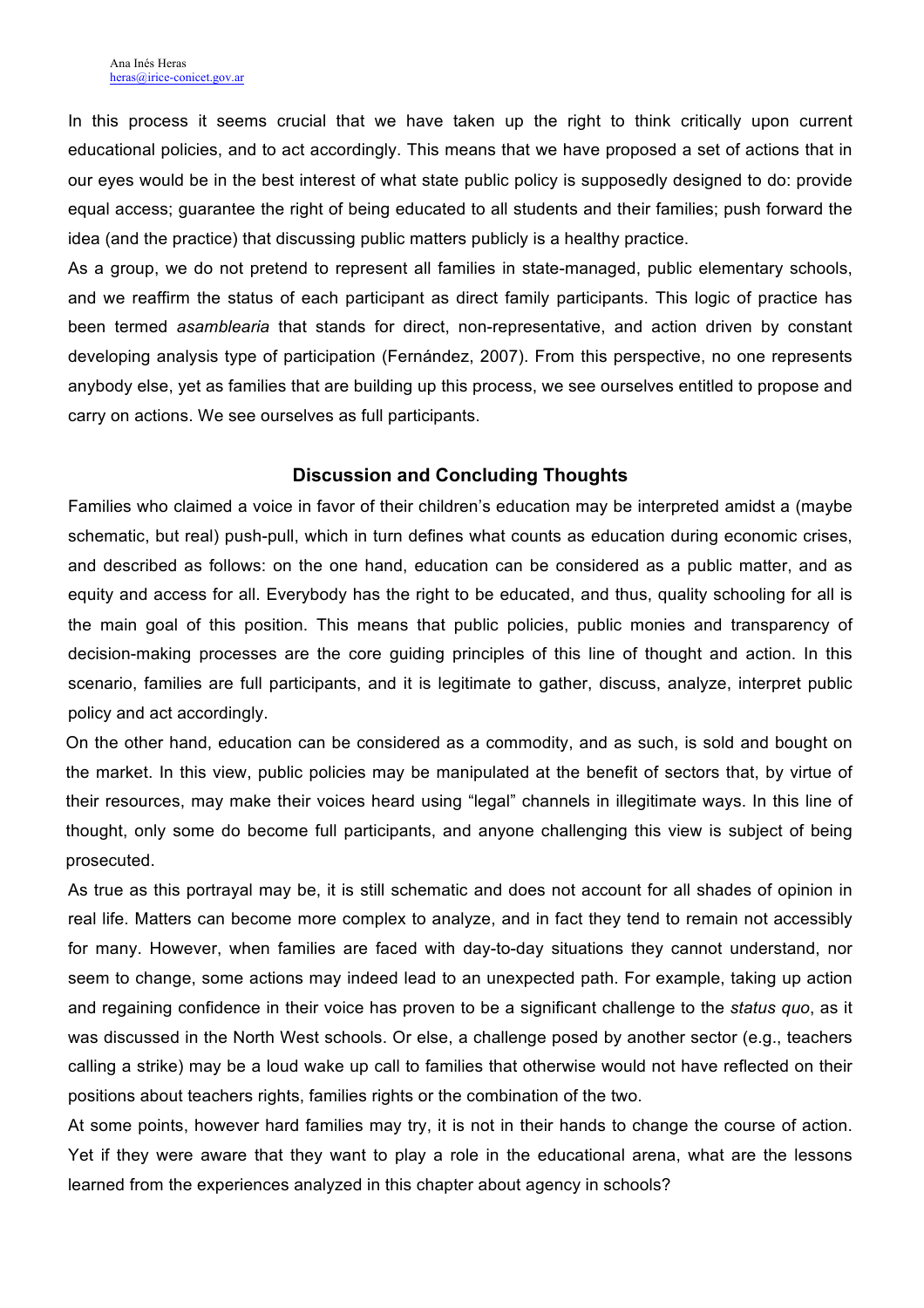- Establish connections amongst layers of context that seem to be unrelated yet prove to add to understanding the picture seems key. These connections may come from different sources, and what seems to be crucial is a space/time where/when to sharing them.
- Keep in mind that starting with an analysis of what may look as more simple issues may lead to more specific —yet complex ones that can be addressed by specific data gathering and analysis, when resources are provided (e.g. an action research project, others) or when circumstances push for voicing un answered, puzzling questions become at the forefront (e.g. what position to take in regards to a teacher strike).
- Keep the focus on "what these policy measures will look like" at school everyday life when planning, promoting and/or discussing policy changes.
- Establish connections amongst worldwide tendencies and local issues that are affected by them.
- Lastly, and very important: keep in mind that locally enacted actions have also lessons to teach, since history is what women and men do, everyday. In this way, we may survive future economic crises through education.

## **Bibliography**

- Alonso Brá, M. (2008). El sentido de la universidad a partir de las transformaciones en su historia presente. *Revista de la Educación Superior*, XXXVII *3*(147), 77-87.
- Cardini, A. (2005). The influences of globalisation in education policy-making: the case of the charter schools in the Province of San Luis, Argentina. *Education, The Journal of Educational Research, Vol. 5, No.* 1., pp. 26-38.
- Cardozo, N. D. (2009, June). *Políticas educativas argentinas en perspectiva comparada. El rol del Estado en la Ley federal de educación y la Ley de Educación Nacional*. Paper presented at the III National Congress & II International Meeting of Comparative Studies in Education "Contemporary Educational Reforms: Continuity of Change?" Buenos Aires, Argentina.
- Fernández, A. M. (2007). Lógicas colectivas, subjetividad y política. En Y. Franco, H. Freire y M. Loreti (Comps.), *Insignificancia y autonomía. Debates a partir de Cornelius Castoriadis* (pp. 45- 49). Buenos Aires: Argentina: Biblos.
- García, V. O. (2005). La escuela entre el suelo estatal y la fluidez del mercado*.* In *Revista Iberoamericana de Educación, 36/12*. [Retrieved on line, April 2011] http://www.campusoei.org/revista/1167.htm
- Heras, A.I. (2008). Configuraciones dinámicas y géneros discursivos de los estudiantes de escuela media: un estudio en Jujuy, Argentina. In *Transformaciones, Prácticas Sociales e Identidad Cultural* (pp. 347-367). Tucumán, Argentina: Universidad Nacional del Tucumán, Departamento de Publicaciones de la Facultad de Filosofía y Letras.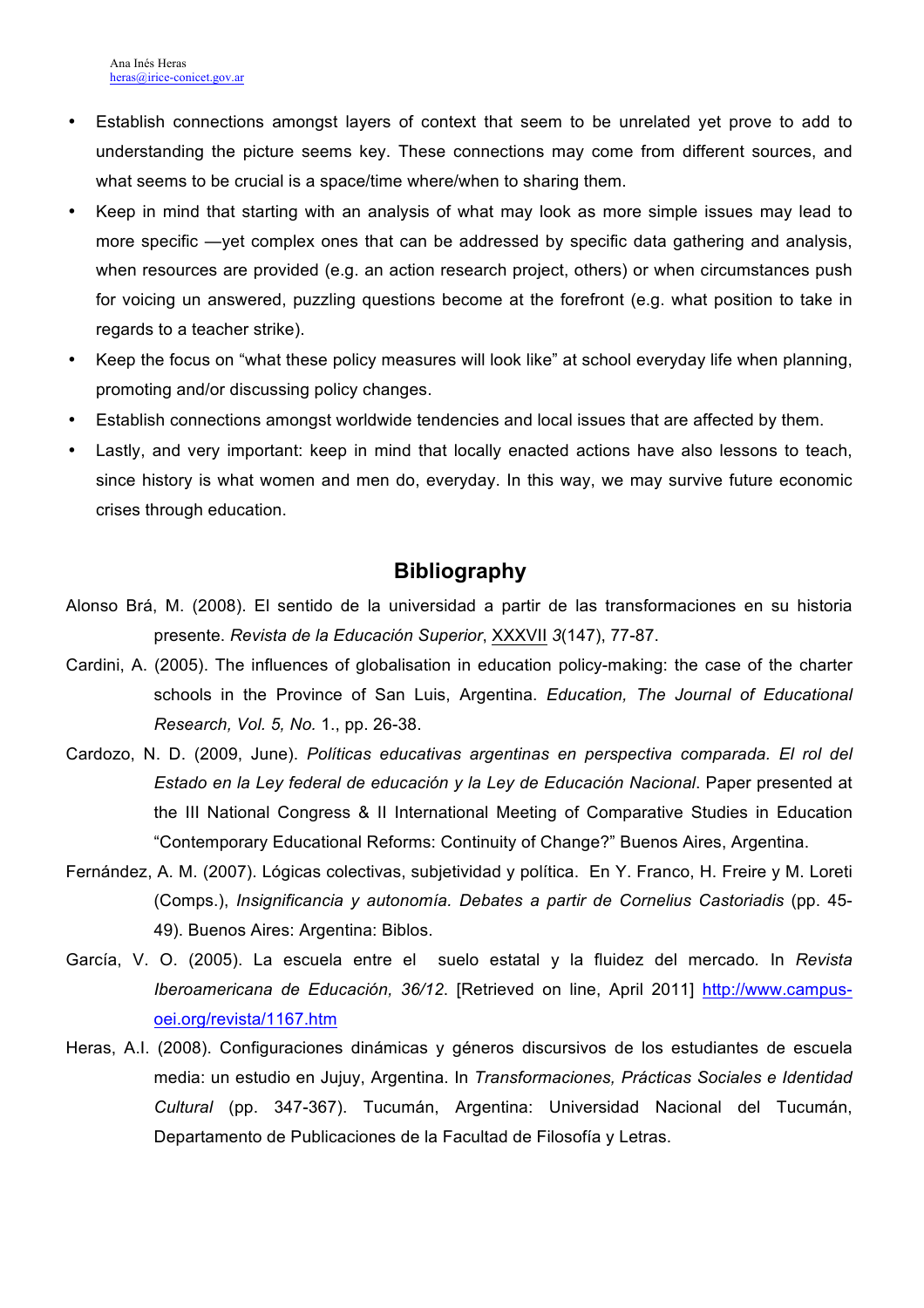- Heras, A. I. & Martínez, R. A. (2006, March). *Efectos de lugar. Una investigación etnográfica en escuelas medias de Jujuy*. Paper presented at the Educational Ethnographic Research - XI Interamerican Symposium, Humanities and Social Sciences School, Buenos Aires University, Buenos Aires, Argentina.
- Martínez, R. A. & Peinado, E. (2010). The Uses of Sex in School or How the School Field is a Space Where the Patriarchal Habitus Depeens. *Cuadernos FHyCS-UNJU*, *38*, 127-143.
- Martínez, R. A. (2005, November). *Escuela, calabozo y política de encauzamiento*. Paper presented at the II Meeting in Educational Research. Organized by the Teacher Education Program, San Pedro de Jujuy, Argentina.
- Pérez, H. O. & Alonso Brá, M. (1997). La actual reforma educativa argentina y la institucionalización del espacio escolar: ¿De la administración burocrática a la gerencia educativa? In CLAD-UNESCO, *El tránsito de la cultura burocrática al modelo de la gerencia pública: perspectivas, posibilidades y limitaciones* (pp. **9-62**). Caracas, Venezuela: CLAD-UNESCO.
- Rivas, A. (2010). *La ruta hacia la justicia y la transparencia de los aportes estatales a la educación de gestión privada* (Public Policies Document). Retrieved from the CIPPEC website: http://www.cippec.org/Main.php?do=documentsDoDownload&id=440.
- Rivas, A. (2004). *Gobernar la educación. Estudio comparado sobre el poder y la educación en las provincias argentinas*. Buenos Aires, Argentina: Granica.
- Rodríguez, L. (2000). Tendencias privatizadoras. Boletín Número 4. Buenos Aires, Argentina: Instituto de Investigaciones Pedagógicas de la CTRA.
- Ruiz, G. (2008). Recurrentes y recientes reformas educativas en la Argentina. *Quaderns Digitals*, *55* (11-27-2008). Retrieved from:
- http://www.quadernsdigitals.net/index.php?accionMenu=hemeroteca.VisualizaArticuloIU.visualiza&artic ulo\_id=10813.
- Smulovitz, C. y Clemente, A. (2004). Descentralización, sociedad civil y gobernabilidad democrática en Argentina. In A. Clemente y C. Smulovitz (Comps.), *Descentralización, políticas sociales y participación democrática en Argentina* (pp. 39-89). Buenos Aires: Instituto Internacional de Medio Ambiente y Desarrollo – IIED-AL.
- Tobin, J., Hsueh, Y. & Karasawa, M. (2009). *Preschool in Three Cultures Revisited. China, Japan, and the United States*. Chicago: The University of Chicago Press.
- Senate and Representatives Resolution Nº 26.206. (2006). *National Educational Law*.
- Senate and Representatives Resolution Nº 24.195. (1993). *Federal Education Law*.
- Senate and Representatives Resolution Nº 24.049. (1991). *Transference of Educational Services to Provinces and to the City of Buenos Aires*.